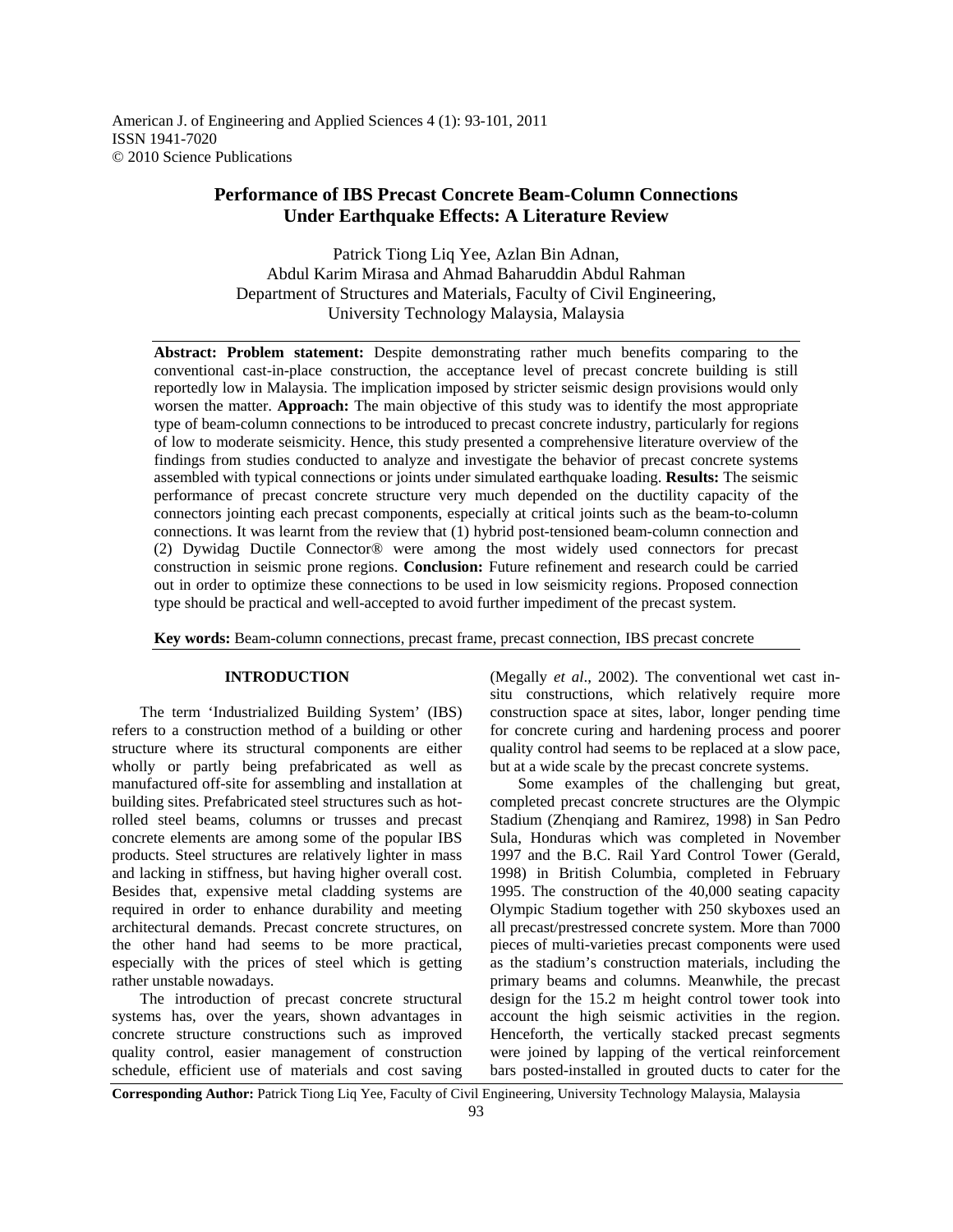high seismic forces. Figure 1 illustrates the image of a popular precast concrete frame erected shopping complex in Johor Bahru with while Fig. 2 reflects its typical beamcolumn connection. Figure 3 shows another precast structure in the state of Kedah, Malaysia.

**Background:** Compared to conventional cast-in-situ reinforced concrete constructions, precast concrete methods have shown significant advantages such as:

- Depending on the investment at precast plant or factory and the nature of the projects, the usage of precast concrete will usually lower the overall construction cost especially through material costs saving in formwork and shutters fabrications for large projects. The costs for formwork and scaffolding in cast-in-situ reinforced concrete constructions could be as high as one third of the overall project costs. The moulds and formwork used for prefabrication of precast concrete components at precast plants are properly designed to be made from plastic-timber or metal which if properly used can last up to more than hundreds of casting cycles
- The casting and curing of precast concrete elements in shuttered factory under controlled environment and conditions have ruled out the influence of bad weather in disturbing work progress. Besides, the controlled environment and application of most appropriate curing method will improve concrete hardening progress as well as produce higher quality products
- The mass production of standardized precast concrete components has optimized the labors' skill and cost, hence increasing the productivity
- Lesser wet works are required to be carried out at sites with the reducing in the usage of in-situ concrete, mortar or grout, hence making the sites cleaner and dryer. Only some simpler wet works such as mortar plastering or grouting are required when jointing the precast elements, comparing to the pouring of tons of wet concrete slurry in the cast-in-situ works
- An actual case study and analysis comparing the design of a block of flats between the in-situ monolithic building method and the precast unit construction had concluded that the precast unit construction would require only 954 tons of materials comparing to the 2468 tons required in monolithic construction, which meant the precast unit was able to save up to 70% of material wastages (Glover, 1964). In a separate study, Begum *et al*., (2010) revealed that prefabrication construction method could reduce tremendously the volume of material wastages compared to conventional building technique.



Fig. 1: Precast concrete structure-AEON Jusco Tebrau City, Tebrau, Johor Bahru



Fig. 2: Finishes of beam-column connection for the shopping complex



Fig. 3: Precast concrete structure-AIMST, Kedah

## **MATERIALS AND METHODS**

 The key procedure in the conventional cast-in-situ construction is the hectic and costly formwork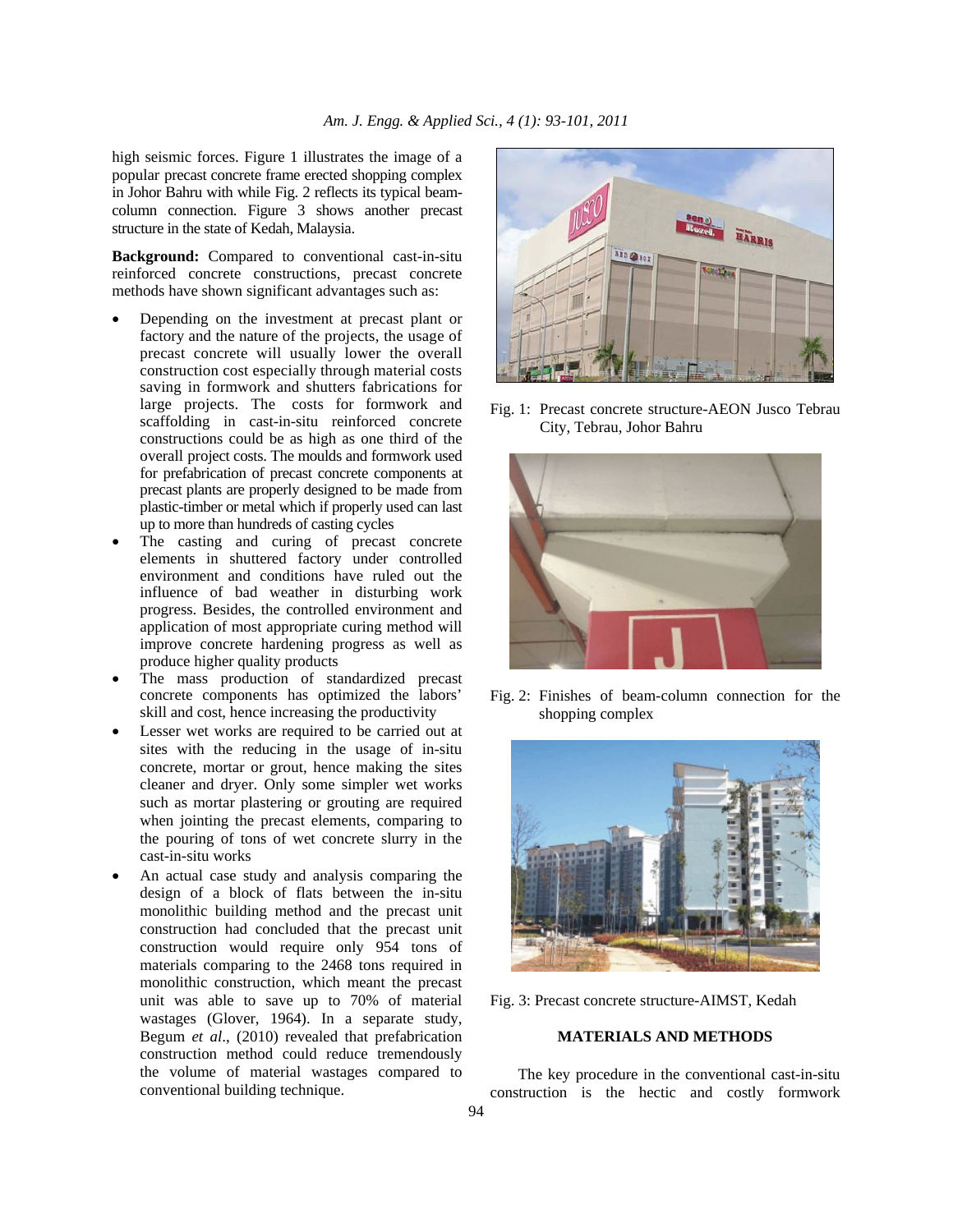fabricating at site to hold the concrete slurry in designated location as well as to mould and shape them into designated structure shapes. In some large projects, the cost of the formwork and temporary staging or scaffolding could be as high as one third of the project bidding price (Glover, 1964). Besides cost issue, the need of formwork for casting works has limited the architectural design of cast-in-place structures as well.

 Precast concrete construction, on the other way round, demonstrates the advantages which is unable to be met by the cast-in-situ method. The Olympic Stadium project in Honduras will be one of a good example. During the tender, four design options were offered including cast-in-situ concrete, precast concrete and structural steel systems, with each design option having their own structural grid patterns. Finally, the cost analysis had concluded that a totally precast/prestressed concrete structural system would be the most efficient and economical proposal, about 30% cheaper than the other three proposals. Utilizing more than 7000 precast components including single columns, 'A'-shaped frames, 'H'-shaped frames, single risers, beams, double tees and skyboxes, the material wastage was brought down to minimum (Zhenqiang and Ramirez, 1998). Due to the facts that all these precast components were well-casted and cured at factories, lesser wet works were required at construction site. Only by transporting the necessary precast components on schedule to site, had them assembled and jointed, the construction schedule could be much faster and easier to be managed and controlled. Once the precast components were put in place, dead load and life load testing were carried out immediately to verify the design loading assumptions.

 In the conventional cast-in-situ construction, the structural continuity is inbuilt and will mechanically follows as the construction proceeds. Dissimilar to the conventional monolithic concrete structures, the site erection works of precast concrete structures involves of assembling, connecting and jointing numerous pieces of discontinued and discrete precast concrete panels to form either the structure frame systems, or panel of walls. It becomes essential to take into account of the structural continuity that is created needs to be adequate enough for providing the required strength when the precast components are assembled. The connections act as the bridging links between the components. Therefore, it is significant that connections play a very important role in the structural behavior of structures (Sadrnejad and Labibzadeh, 2006). In the construction of the Olympic Stadium, the connections between the individual precast components in the structure frames were built by welding of the protruded, fully anchored

reinforcement bars between the joining members. Upon completion of welding, Grade 55 concrete was poured around the joints to embed the welded reinforcement.

 Another worth mentioning precast concrete project is the erection of a rail yard control tower in North Vancouver, British Columbia as presented in PCI Journal by Gerald (Gerald, 1998). The design and construction of the tower faced challenges in several aspects including high seismic activities, poor soil condition, possible vibration from nearby rail yard operations, high architectural demand and was bound to tight construction time as well as limited budget. The initial preliminary design called for a structural steel option which was later eliminated due to its relatively lower mass and stiffness besides being more expensive. Cast-in-situ concrete construction option was also being considered. The method was later being ruled out because of the difficulty to achieve the elegant architecture finish. So towards the end, the precast concrete systems were selected, which was not only economical, but at the same time were able to produce durable, stiff structures and most importantly meeting the tight architectural control.

 The site erection method of the tower was like stacking Lego toys. Nine pieces of steel-formed hollow precast concrete segments were stacked on top of each other to form the tower elevator shaft. These segments were bonded together vertically by post-installed mild steel reinforcing bars placed in grouted ducts. Stiff mortar was applied at each interface between the segments to increase the bonding strength. Due to the fact that the tower is located in seismic zone (equivalent to California Zone 3), the joint must be able to sustain seismic loading besides adequate in providing monolithic loading resistance. One of the reasons to use mild steel reinforcing bars instead of post-tensioned steels was to resist structure overturning forces. Mild steel reinforcements are more ductile and produce a better structure response under earthquake effects.

**Beam-Column connections:** The beam-column connection is one of the few vital factors determining the seismic resistance efficiency of a framed or partially-framed structure (Yalciner and Hedayat, 2010). Although properly-designed and fitlyconstructed reinforced concrete structures are no doubt suitable for most earthquake areas, to achieve these two fundamental criteria is a challenge to engineers and builders. Here is where the critical problem arises. A good design must not only be able to withstand the required loadings, but also must be practical and possible to construct. Hence, in the conventional castin-situ reinforced concrete framed structures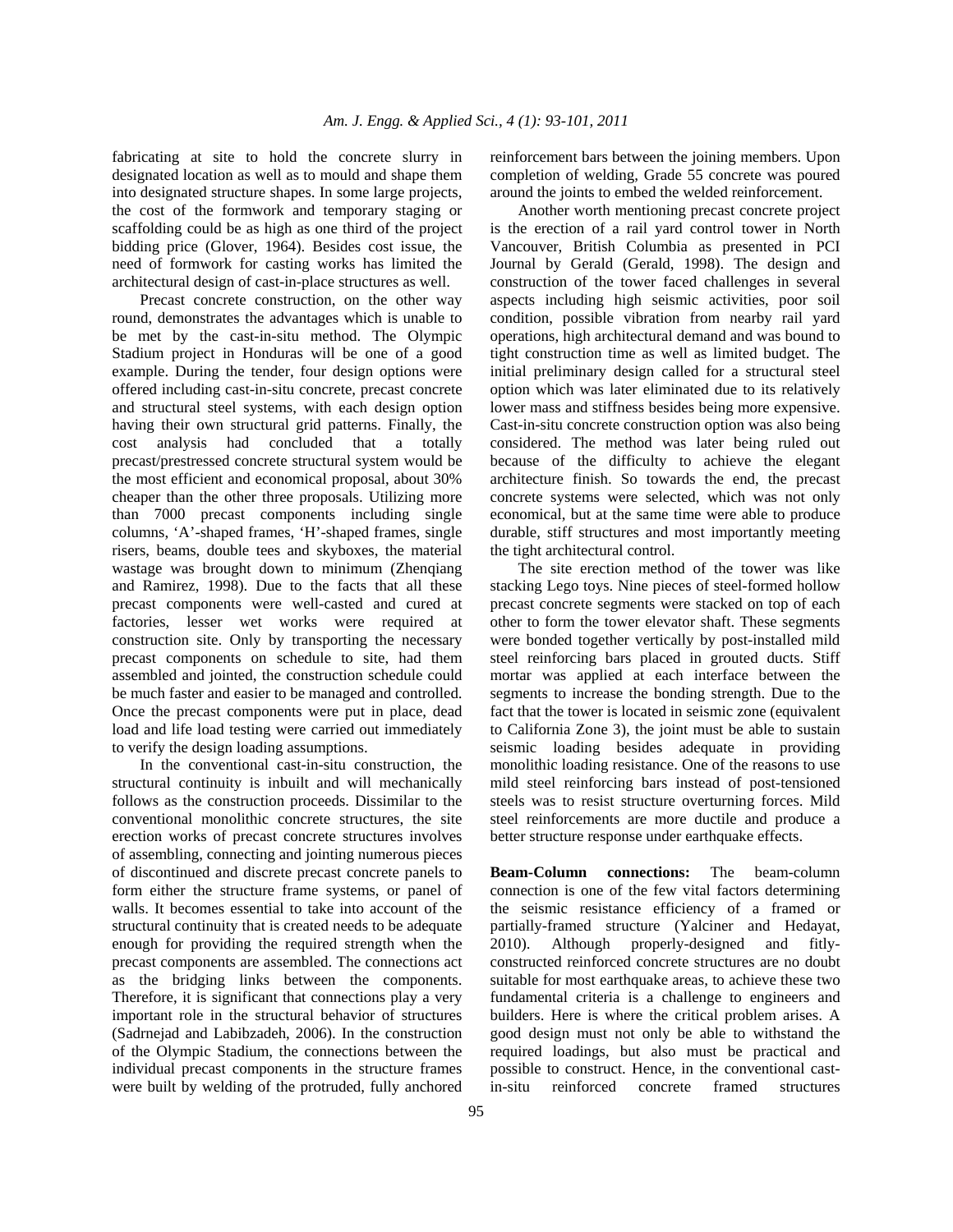construction, the occurrence of reinforcement congestion at beam-column joints to achieve higher yielding strength has remained a continuous problem in the detailing of beam-column joints to endure tough cyclic loading.

 The connection between the beam and column must be strong enough as it serves as part of the vertical load carrying system in order to comply with one of the failure mode principles in which the beams must fail before columns. Under earthquake loading, the joint will be the most critical area to resist the lateral seismic reaction forces (Suyamburaja and Subramanian, 2008). Its characteristics affect the global behavior of the whole structure, particularly when subjected to seismic loading(Ebrahimi *et al*., 2010). Therefore, the strength of the joint has to be higher than the strength of the member it joins. This makes the proper reinforcement of this zone is difficult to construct and not fully established. Taking for example, the design requirements as stated in the provisions of ACI 318-77 seemed to be inadequate. The designed joint failed in shear and the beam bars slipped only after the first cycle of inelastic loading. Since then, it evolved much difference development of national design codes, which made the uniformity of the design criteria worsen. A collaborated study held between the US, Japan, New Zealand and China regarding the beam-column joints is hoped can eliminate the differences in multiple national code provisions (David, 1987).

 Apart from that, with respect to the earthquake and tremor incidents which are seemingly to be occurring more and more frequently, most of the designers and engineers started to doubt the capability and stability of the precast concrete structures in resisting seismicloading. More stringent codes and rules were being introduced by most authorities in protecting the safeties of the public's, such as the ACI 318 building code requirements for structural concrete, 2000 NEHRP provisions and AASHTO guide specification for design and construction of segmental bridges. These design procedures were intended for information and trial design because of limited existing information and knowledge were available (Ghosh, 2001). Most of the people have the common misconception that precast concrete structures are incapable to provide adequate seismic resistance until recent improvements in research development have introduced efficient precast structural systems that are capable of maintaining structural integrity under cyclic loading, among which are the hybrid frame and unbonded jointed precast walls (Priestley *et al*., 1999).

 The efforts in research and development of precast concrete system were lacking even in the late 90's. An international survey which was carried out in 1996-97 on behalf of the FIP Commission on Prefabrication had revealed that the amount of intended future development for precast structures was less than 1 out of 30th as compared to researches in structural steelwork (Elliot *et al*., 1998). Before this millennium, most of the beam-column joints were designed as pinned connections. Due to the lack of reliable testing data and results, the designers had no choice but to neglect the presence of flexural stresses at the joints. This led to material wastage and uneconomical design of columns and foundations.

#### **RESULTS AND DISCUSSION**

 Some of the relevant past researches regarding the precast concrete beam-column connections under seismic loading were presented below.

**Welded plate and billet connection:** Since 1990, some 24 tests (Elliot *et al*., 1998) had been conducted to investigate the reliability of welded plate and billet connectors. Figure 4 illustrates the main typical components of a billet connector. These two types connectors are among the most commonly applied construction methods during the time as they are the socalled hidden connectors where the jointing are fully being embedded within the beam and column members. The connectors were concluded to contribute to the semi-rigid behavior of the jointed precast structures. Unfortunately, the testing did not cater for seismic effects.

**HPFRC composite connection:** The development of an improved design and construction method for precast concrete frames in high seismic areas was conducted at the University of Michigan under the joint research program from the National Science Foundation (NSF)-Precast Seismic Structural Systems (PRESSS). NSF and Precast/Prestressed Concrete Institute (PCI) co-sponsored the research study. The studies on the beam-column connections had led to the founding of a type of Cast-In-Place (CIP) fiber reinforced concrete connections.

 The connection requires the fabrication of the precast beams and columns with protruding steel bars at their ends. During construction, the beams would be erected and temporary supported on scaffolding, while casting the connection in place together with its reinforcement cage. The connection was cast by either using high fiber content Fiber Reinforced Concrete (FRC) or Slurry Infiltrated Fiber Concrete (SIFCON) and was designed to dissipate reaction energy between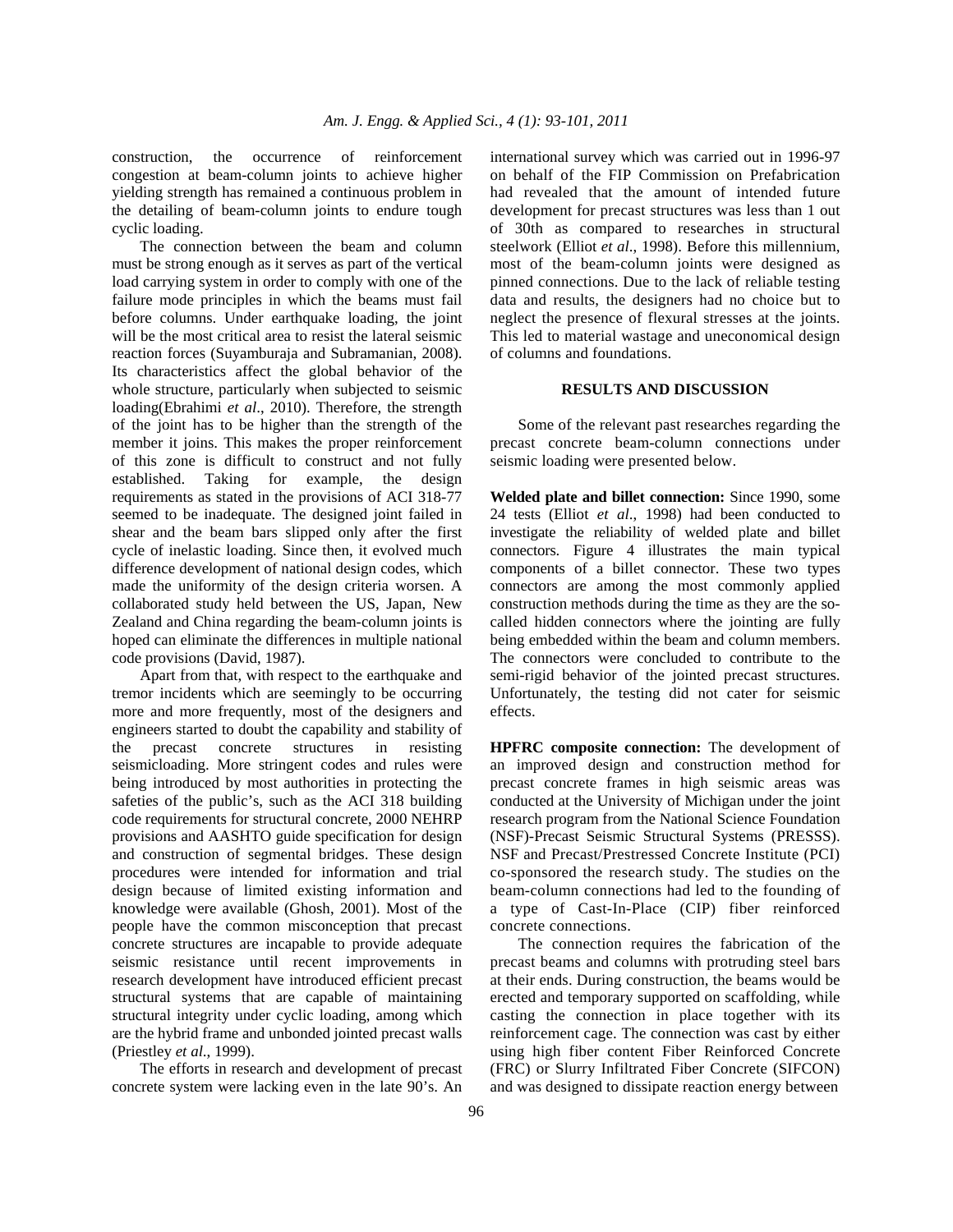

Fig. 4: Billet as beam-column connector

the beam and column members under dynamic loading. Previous research has proved the assimilation of fiber reinforced concrete in the CIP connectors had produced more ductile, increased energy absorption, reduced and better shears resistance connections during earthquake movements, besides reducing the complexity of joint reinforcement in the conventional design. Extended research carried out had improved the connector by introducing a new design scheme.

 The CIP High Performance Fiber Reinforcement Cement Composite (HPFRC) connection successfully acts as a plastic hinge by spreading yielding from the center of the connection to the interfaces. This nature of the joint had increased the strength and stiffness of the column by relocating the beam plastic hinge zone away from the column interface. The utilization of steel fiber reinforced concrete in the connections has led to increased energy dissipation capability of up to 350% over previous normal reinforced concrete connections. At the same time, the increment of strength was reported up to 30%, displacement and rotation resistance up to 65 and 85% respectively while shear deformation was decreased up to 30% (Vasconez *et al*., 1998).

**Hybrid post-tensioning frame connection:** The third phase of the PRESSS research program was remarkable. The test called for a 60% scaled prototype of five storey precast/prestressed concrete building to be tested under simulated earthquake loads that represent earthquakes up to 50% stronger than Zone 4 design levels in codes (Suzanne *et al*., 1999). The prototype building is designed and constructed to at one shot test and verify four types of different seismic frame systems, besides shear wall and other flooring systems. The main objective of the test was to develop a new set of consistent design guidelines and



Fig. 5: Hybrid post-tensioning frame (interior jointtypical reinforcement bars are not shown for clarity)

recommendations for jointed precast systems to be incorporated into the existing code provisions thus providing new codifications to update the previous ones. The four different types of seismic connections being tested in the shake test were the Tension-Compression Yielding (TCY) gap connection, TCY connection, hybrid connection and pretensioned connection with each of the connections having their own respective energy dissipation capacity and residual displacement control.

 The hybrid frame as illustrated in Fig. 5, consisted of beams connected to multi storey columns by both grouted mild steel reinforcement bars (at top and bottom of beam through the column) and unbounded post-tensioned strands running through the center of the beam and passing through the column in a duct. The post-tensioning strands act as ductile connector which will re-center the frame after the shakings. In the PRESSS test, the performance of the hybrid precast concrete frame was extremely good. After more than two cycles of the design level drifts from the cyclic loading tests, the hybrid frame showed only minor of the concrete cover, together with a little bit of crushing besides early failures in the fiber grout pads interfacing the columns and beams. There was no significant development of large shear cracks at the joints (Priestley *et al*., 1999). This proved that the amount of shear reinforcement provided in the joint as specified in the codes could be reduced. In other related research by Ozden and Ertas (2007), it was found out that the optimum amount of mild steel reinforcement that would best satisfied the connection's flexural capacity would be 20-30%.

 With more and more researches regarding the precast hybrid frame being carried out, without any doubt, the system is meeting the requirements of facing seismic challenges. With the new design approved for use in western regional codes for construction in regions of high seismic activity, the hybrid precast frame had made its mark. Since then, hybrid precast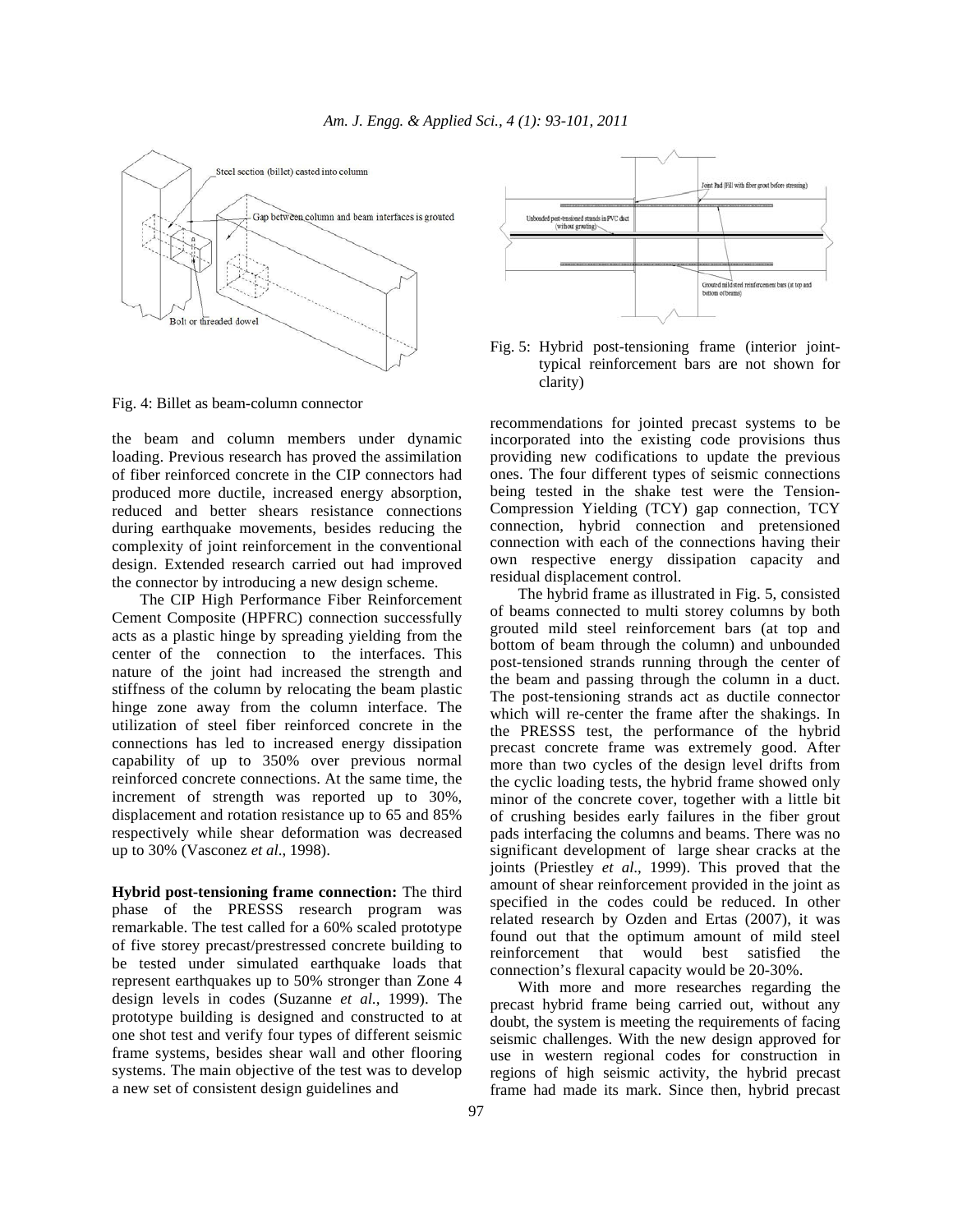frames had become one of the typical setups for connections of beam-column in precast construction. Nevertheless, the assembly and jointing of hybrid frame were not easy and straightforward.

**Precast RC connections:** The lab experimental test by Manoj *et al*. (2005) had revealed the cyclic performance of reinforced concrete connections influenced by reinforcement anchorage types and length which determines the connectivity of the precast beam and column. Cyclic loads were applied on 4 prototypes; 2 monolithic beam-column structures and the other 2 precast beam and columns members jointed with different reinforcement anchorage and lapping. The monolithic prototypes acted as control experiment corresponding to the similar reinforcement detailing precast prototypes. The first set of prototypes consists of beam with continuous U-bars as reinforcement (Fig. 6) while the second set of prototypes consists of beam reinforcement which was anchored into the column for monolithic specimen and the lapping of reinforcement at joints for precast specimen was achieved by welding (Fig. 7).

 From the lab tests, it was concluded that when comparing the two monolithic specimens, the specimen with U-bars reinforcement performed poorly than the monolithic specimen with beam reinforcement being anchored into the column. This had proven that adequate anchorage is important in increasing the capability and strength of the joint. Meanwhile, comparison between the precast specimen and the monolithic specimen had shown that the Precast Specimen 2 performed better than the others due to the welding at reinforcement lapping which increased the joint reinforcement. Precast Specimen 1 performed the least satisfactory, where sliding of beam end at the column interface due to inadequate continuity of joint reinforcements. However, the U-bar reinforcement anchorage owns higher ductility compared to conventional regular hooks (Megget, 2003).

**Dywidag ductile connector®:** Dywidag Systems International (DSI) produced a type of connector assembly namely Dywidag Ductile Connector® (DDC) owing thanks to Englekirk and Nakaki, Inc. who instigated the development of a completely different connector than the conventional design (Englekirk, 1996). Tested in 1993 at the University of California at San Diego, the DDC system performed well in overcoming failure even after sustaining more than 25 cycles of large displacement-controlled cyclic loadings with maximum storey drifts of 4.5%. The single connection alone is able to withstand a reversible tensile force up to 1254 kN.



Fig. 6: Simplified figure of geometry and reinforcement of lab test specimen type 1



Fig. 7: Simplified figure of geometry and reinforcement of lab test specimen type 2

 The DDC is basically a type of bolting connection connecting the precast beam to the precast column but at the same time increasing the seismic performance of the structure. This is achieved by using a very high quality steel rod with controlled post-elastic properties which will act as a "capacitor" that limits the loads to the balance of the system. It is designed and manufactured in the way that all post-elastic behaviors are confined to occur within the rod itself and this protects the jointed beam and column from damages due to earthquake distortions or deformations. Compared to the cast-in-situ ductile frame joints, the load path for earthquake deformations and energy absorptions must occur within the beam. According to Englekirk (Englekirk, 1996), the post-yield performance of concrete frame beams are improved by separation of the shear transfer mechanism from the inelastic behavior region. Further details of such system can be found in Englekirk (Englekirk, 2003).

#### **CONCLUSION**

 Precast concrete constructions had demonstrated construction benefits such as shortening construction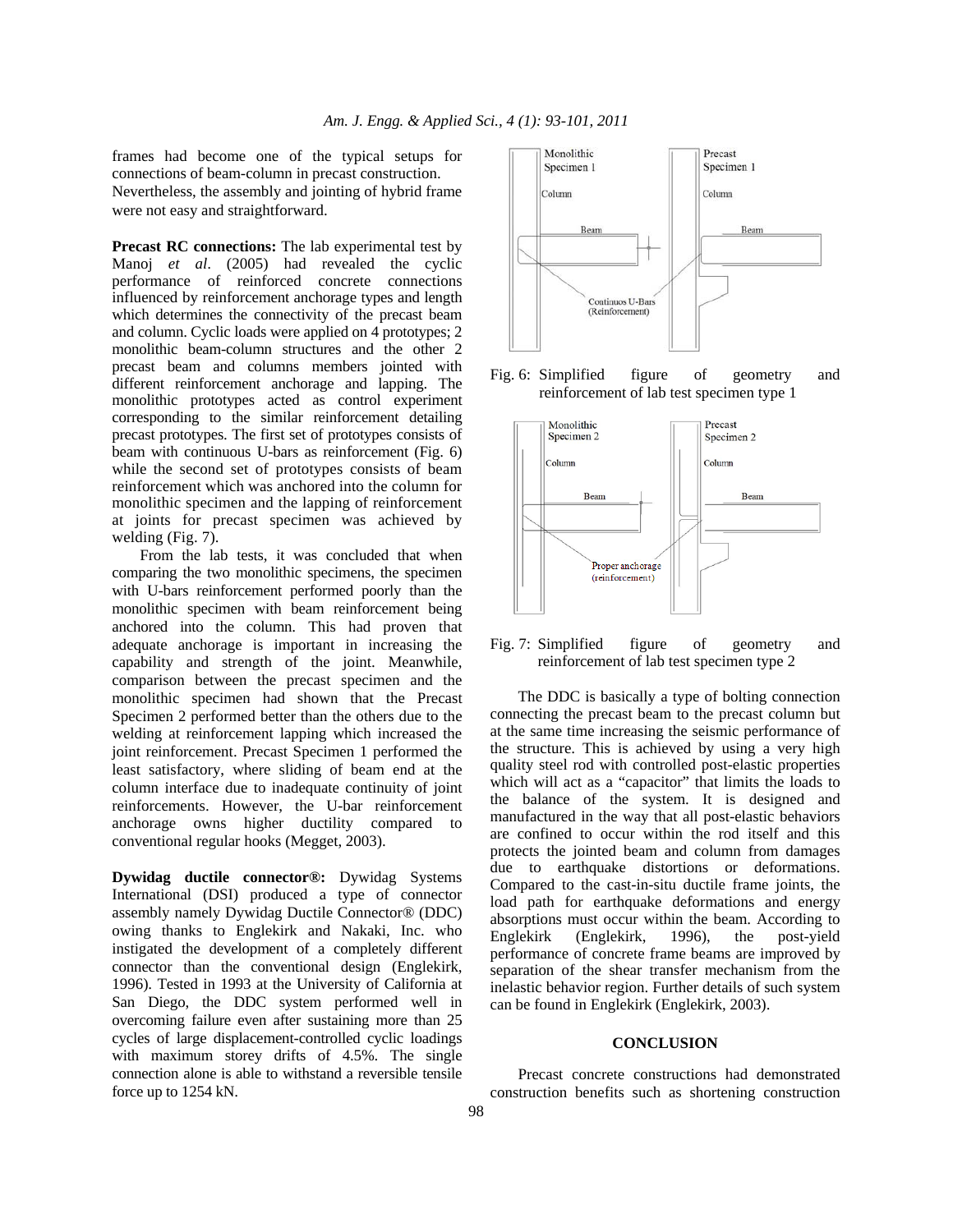period, cutting down of construction costs, producing better quality of concrete products and creating more artistic structural shapes over the conventional cast-inplace method. With more and more large structures being put in place by using precast concrete components, it is significant that the IBS will be soon be overriding the conventional construction practices. With the increasingly demand in precast concrete construction, it is vital for us to learn and know the standing of the products being used and promoted especially in providing adequate earthquake resistance. Figure 8 and 9 shows the typical corbel connection used in the country for low-rise building erections.

 Numerous researches, studies, experiments and investigations which had being carried out throughout the years to understand the seismic behaviors and performances of precast concrete frame systems had contributed to the development of new design guidelines and recommendations for the precast jointing systems. Most importantly, the existing but older version of code provisions was updated. Together with it, several types of precast concrete beam-column joints were developed as well. For instance, the hybrid post-tensioned precast concrete frame systems developed in the third phase of PRESSS research program were then being upgraded and further improved by other researchers. Therefore, precast concrete structures which used to be regarded as "house of cards (Englekirk, 1996)" are now the most likely buildings that are capable of surviving disastrous and severe earthquakes without excessive damage towards the structural components, compared to comparable cast-in-situ concrete constructions as well as steel structural systems.

 Based on the past experimental analysis and lab investigations discussed in this study, it is obvious that there exist some common principles among all the developed connectors. In order to provide adequate seismic resistance, the connection between the beam and column of the ductile frame must be jointed with at least by using mild strength of steel bars, be it either as normal reinforcement, anchorage lapping or advanced post-tensioning elastic strands. The grouting with mortar alone does not help much in providing lateral dynamic restraining force of the structural frame. From the very basic type of normal cast-in-situ reinforcement joints to the very advanced and complicated hybrid system, they all reflect the needs and vitality that some modifications must be done in order to provide adequate seismic resistance. Therefore, the capability of a precast structure should not be taken for granted. A satisfactory seismic resistant precast joint must be able to fulfill the capacity of good energy dissipation, ductility, stiffness and ultimate strength.



Fig. 8: Typical corbel beam-column connection in Malaysia



Fig. 9: Typical corbel beam-column connection in Malaysia

 Among the discussed and presented types of joints for ductile precast concrete frame for earthquake resistant structure, the least recommended connection is through field welding as specified by Ozden and Ertas (2007) and Englekirk (1996). The main reason behind the unfavorable of welding is that field welding is often pricey and can create adverse results when the effects of welded regions are not thoroughly considered by the engineers, such as the additional forces caused by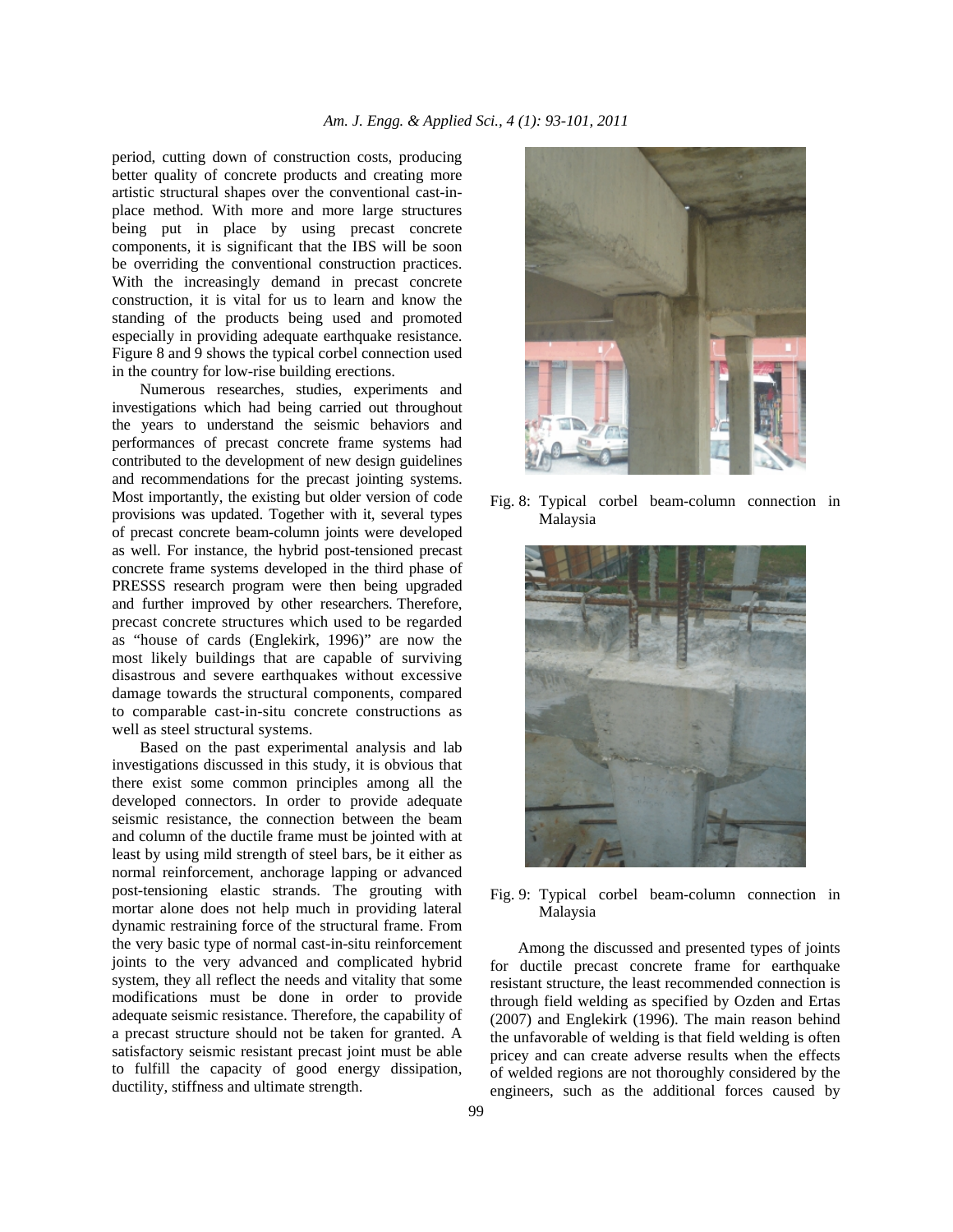volume changes or eccentric temporary (or construction) loading (PCI Connection Details Committee, 2008). Therefore, unless careful considerations are given to the design and field work of welding, it is advisable to avoid choosing welding as the precast connection.

 On the other hand, the Dywidag Ductile Connector® (DDC) is suggested the best connection in producing a ductile precast concrete frame for seismic loadings. Besides the technical strength and capability of the connection systems proven by lab tests, the system fulfils all the other important requirements of being a good connector; the capability to withstand large earthquake deformation; the capability to continue functioning even after vigorous earthquake events; straightforward installation process that does not require special knowledge and quality control precautions; and most importantly, the economical of the systems' cost. On top of that, the structural capacity of the connector is totally independent to the grouting of the gap between the beam and column or hardware accessories. In other words, this reduces the involvement of wet construction works throughout the erection of the whole structure.

 As a matter of fact, most of these design procedures developed are catering for high seismic design factors, as most of the research teams contributing towards the research are from earthquake countries. It is essential for them to design for structures which are able to resist high seismic loadings. Meanwhile for non-earthquake country, it will be extravagant and uneconomical if the same code provisions are being referred to for seismic design practices.

 The acceptance level of existing non-seismic resistant IBS construction technique among local contractors is reportedly low (Hassim *et al*., 2009), compared to many countries such as Germany, Singapore, Japan and United Kingdom. As mentioned in a case-study by Haron *et al*. (2005), majority of local contractors in Malaysia preferred the conventional building method over IBS due to higher cost issue faced in using prefabrication system. Needless to say, their perception towards IBS will undoubtedly become worse if implicated by stricter seismic resistance provisions. Therefore, there is a need for the development of more suitable precast concrete systems and a separate set of precast construction design guidelines to cater for low to moderate earthquake's intensity structural engineering. Importance of such local design codes and provisions review is clearly demonstrated in Musmar (2007). In developing new types of precast concrete joints for earthquake resistant frame, it should be bear in mind that the developed joints must not compromise

the natural advantages of speedy and dry construction process of precast concrete erection itself.

#### **REFERENCES**

- Begum, R.A., S.K. Satari and J.J. Pereira, 2010. Waste generation and recycling: Comparison of conventional and industrialized building systems. Am. J. Environ. Sci., 6: 383-388. DOI: 10.3844/ajessp.2010.383.388
- David, J.D., 1987. Earthquake Resistant Design: for Engineers and Architects. 2nd Edn., John Wiley and Sons, New York, ISBN: 0471915033, pp: 519.
- Ebrahimi, M., H. Sharifian and M. Ahangar, 2010. Seismic response evaluation of moment resistant frame with built-up column section. Am. J. Eng. Applied Sci., 3: 37-41. DOI: 10.3844/ajeassp.2010.37.41
- Elliot, K.S., G. Davies, H. Gorgun and M.R. Adlparvar, 1998. The stability of precast concrete skeletal structure. PCI J., 43: 42-57.
- Englekirk, R.E., 1996. An innovative design solution for precast prestressed concrete buildings in high seismic zones. PCI J., 41: 44-53.
- Englekirk, R.E., 2003. Seismic Design of Reinforced and Precast Concrete Buildings. 1st Edn, John Wiley and Sons, New Jersey, ISBN-10: 0471081221, pp: 848.
- Gerald, A.E., 1998. Design-erection of B.C. rail yard control tower. PCI J., 43: 30-37.
- Ghosh, S.K., 2001. Observations from the Bhuj Earthquake of January 26, 2001. PCI J., 46: 34-42.
- Glover, C.W., 1964. Structural Precast Concrete. 1st Edn., CR Books Limited, London, pp: 664.
- Haron, N.A., I.S. Hassim, M.R.A. Kadir and M.S. Jaafar, 2005. Building cost comparison between conventional and formwork system: A case study of four-storey school buildings in Malaysia. Am. J. Applied Sci., 2: 819-823. DOI: 10.3844/ajassp.2005.819.823
- Hassim, S., M.S. Jaafar and S.A.A.H. Sazalli, 2009. The contractor perception towers industrialised building system risk in construction projects in Malaysia. Am. J. Applied Sci., 6: 937-942. DOI: 10.3844/ajassp.2009.937.942
- Manoj, K.J., C.V.R. Murty and M.P. Jaisingh, 2005. Cyclic behavior of precast RC connections. Indian Connection. Indian Concreta J., 50: 43-50.
- Megally, S., F. Seible, M. Garg and R.K. Dowell, 2002. Seismic performance of precast segmental bridge superstructures with internally bonded prestressing tendons. PCI J., 47: 2-18.